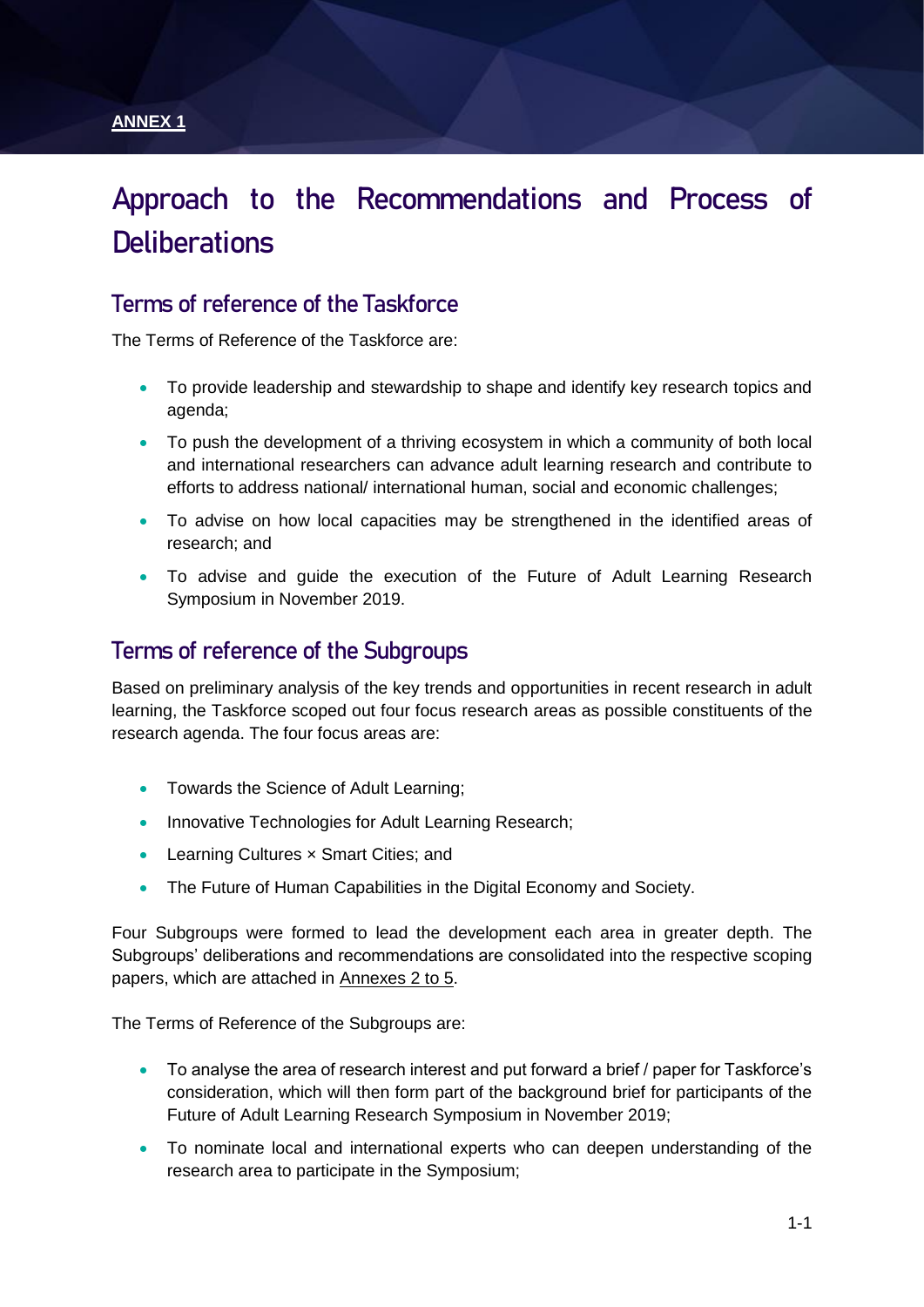- To plan and execute the relevant symposium segment to enhance community knowledge and elicit consensus on its contribution to the research agenda;
- To curate ideas from submitted papers and workshop discussions into a workplan for the research area for endorsement by the Taskforce; and
- To support the development of a publication, based on submitted papers, to further research interest in adult learning.

### **Future of Adult Learning Research Symposium**

The Future of Adult Learning Research Symposium was organised on 14 and 15 November 2019 in Singapore. The symposium was a strategic platform for Singapore and international researchers to deliberate on the four proposed research areas. There were a total of 20 expert presentations and discussions involving experts from China, Hong Kong, Italy, Singapore, Switzerland, the United Kingdom (UK) and the United States of America (USA). More than 100 researchers attended the conference. The Report on Deliberations at the Future of Adult Learning Symposium is at Annex 6.

### **List of Taskforce members**

#### **Chair**

| Professor Lee Wing On                    | Executive Director, Institute for Adult Learning (IAL) &<br>Professor, Office of President, Singapore University for Social<br>Sciences (SUSS) |
|------------------------------------------|------------------------------------------------------------------------------------------------------------------------------------------------|
| <b>Members</b>                           |                                                                                                                                                |
| Dr Gog Soon Joo                          | Chief Futurist & Chief Skills Officer, Skills Future Singapore<br>(SSG)                                                                        |
| Professor Annabel Chen                   | Acting Director, Centre for Research and Development in<br>Learning (CRADLE), Nanyang Technological University (NTU)                           |
| Professor Bernard<br>Cheng Yian          | Tan Senior Vice Provost, National University of Singapore (NUS)                                                                                |
| Associate<br>Professor<br>Chong Yap Seng | Executive Director, Singapore Institute for Clinical Sciences<br>(SICS), Agency for Science, Technology and Research<br>$(A*STAR)$             |
| Dr Eugene See                            | Deputy Director, Campus for Research Excellence and<br>Technological Enterprise, National Research Foundation (NRF)                            |
| Mr Godwin Tang                           | Senior Deputy Director, Academic Research Division, Ministry<br>of Education (MOE)                                                             |
| Professor Ho Yew Kee                     | Associate Provost, SkillsFuture & Staff Development, Singapore<br>Institute of Technology (SIT)                                                |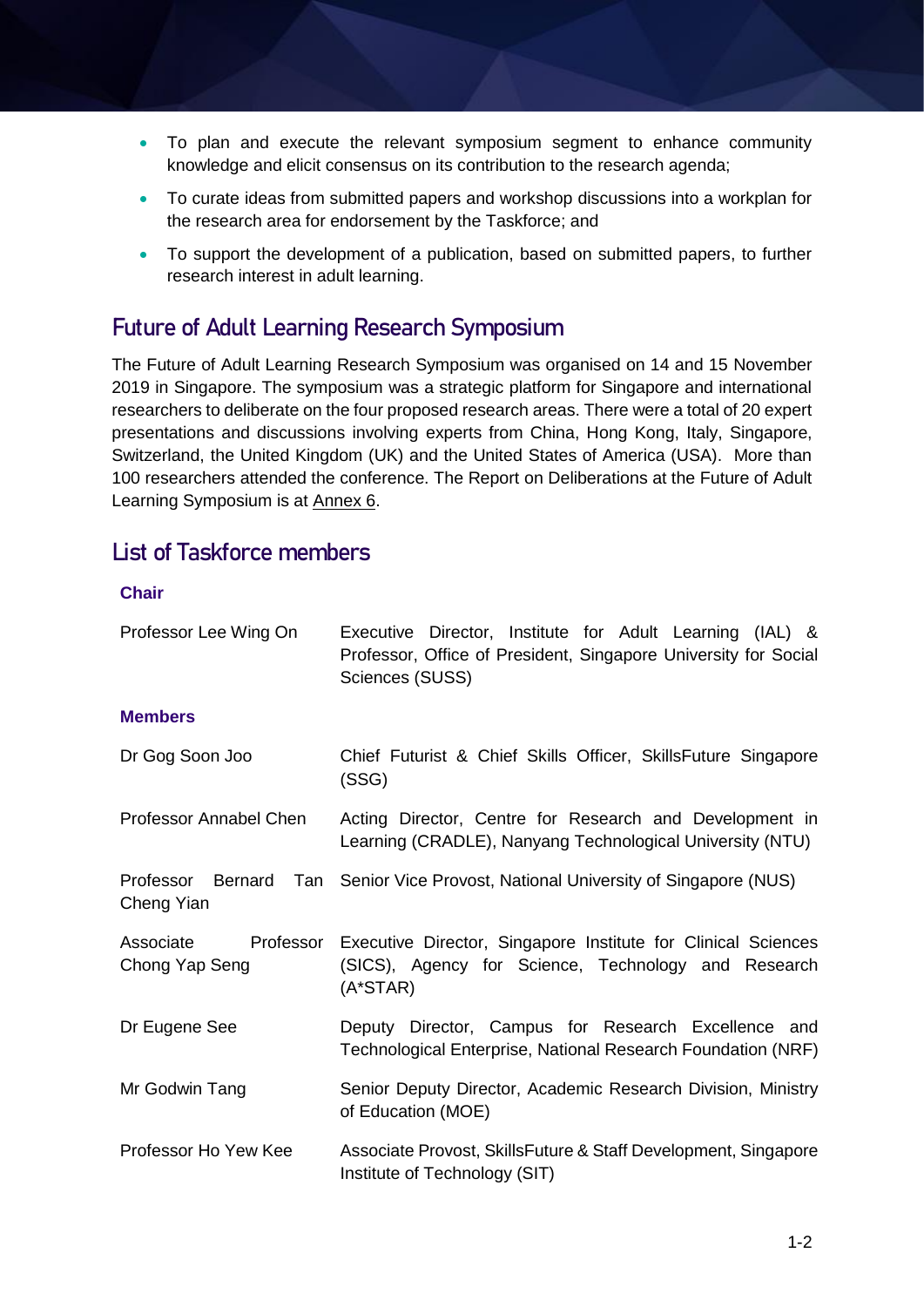| Dr Lim Keng Hui        | Executive Director, Institute of High Performance Computing<br>(IHPC), Agency for Science, Technology and Research<br>$(A*STAR)$                    |
|------------------------|-----------------------------------------------------------------------------------------------------------------------------------------------------|
| Dr Lim Lai Cheng       | Executive Director, SMU Academy, Singapore Management<br>University (SMU)                                                                           |
| Mr Poon King Wang      | Director, Lee Kuan Yew Centre for Innovative Cities (LKYCIC),<br>Singapore University of Technology and Design (SUTD)                               |
| Dr Teh Laik Woon       | Director, Corporate Research Office/ Principal Research<br>Specialist, Research and Management Information Division,<br>Ministry of Education (MOE) |
| Professor Wei Kwok Kee | Dean, School of Continuing and Lifelong Education (SCALE),<br>National University of Singapore (NUS)                                                |

# **List of Subgroup members**

# **Research Area: Towards the Science of Adult Learning**

**Chair** 

| Professor Lee Wing On                          | Executive Director, Institute for Adult Learning (IAL) &<br>Professor, Office of President, Singapore University for Social<br>Sciences (SUSS) |
|------------------------------------------------|------------------------------------------------------------------------------------------------------------------------------------------------|
| Professor Annabel Chen                         | Acting Director, Centre for Research and Development in<br>Learning (CRADLE), Nanyang Technological University (NTU)                           |
| <b>Members</b>                                 |                                                                                                                                                |
| Associate Professor Sourav<br><b>Bhowmick</b>  | Associate Professor, School of Computer Science and<br>Engineering, Nanyang Technological University (NTU)                                     |
| Assistant Professor Patricia<br>Chen           | Deputy Director, Institute for Application of Learning Science<br>and Education Technology (ALSET), National University of<br>Singapore (NUS)  |
| Associate<br>Professor<br>Foo<br>Yong Lim      | Assistant Provost (Applied Learning), Singapore Institute of<br>Technology (SIT)                                                               |
| Dr Erik Jahner                                 | Research Fellow, Office of Education Research, National<br>Institute of Education (NIE), Nanyang Technological University<br>(NTU)             |
| Professor<br>Associate<br>Rebekah Lim Wei Ying | Director, Teaching & Learning Centre (TLC), Singapore<br>University of Social Sciences (SUSS)                                                  |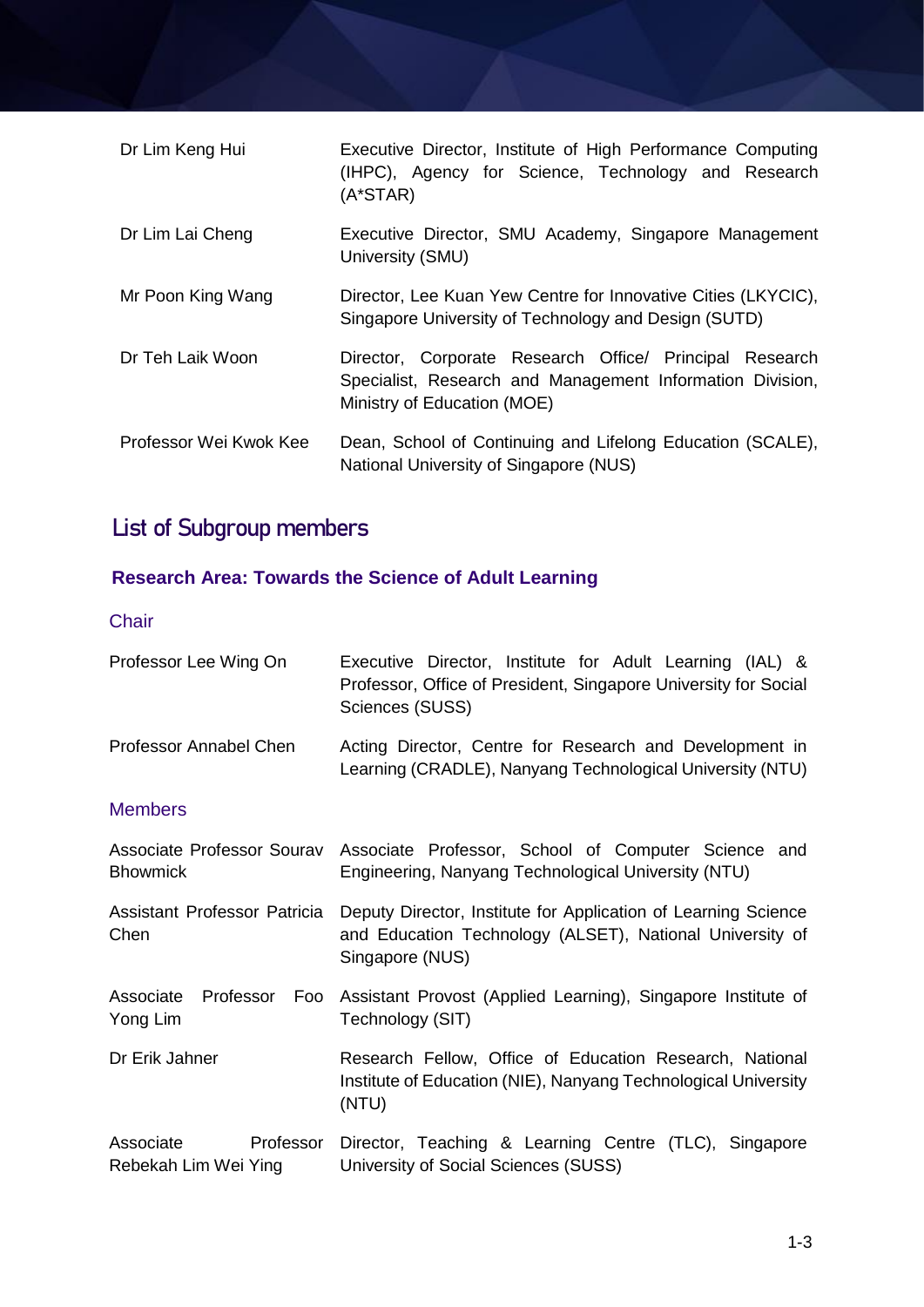| Dr Michael Meaney              | Director, Integrative Neuroscience Programme, Singapore<br>Institute for Clinical Sciences (SICS), Agency for Science,<br>Technology and Research (A*STAR) |
|--------------------------------|------------------------------------------------------------------------------------------------------------------------------------------------------------|
| <b>Professor Steven Miller</b> | Vice Provost (Research), Professor of Information Systems<br>(Practice), Singapore Management University (SMU)                                             |
| Dr Teh Laik Woon               | Director, Corporate Research Office/ Principal Research<br>Specialist, Research and Management Information Division,<br>Ministry of Education (MOE)        |

# **Research Area: Innovative Technologies for Adult Learning Research**

### **Chair**

| Associate<br>Min-Yen             |                           |      | Professor Kan Assistant Dean, Undergraduate Office & Associate Professor,<br>School of Computing, National University of Singapore (NUS)                   |
|----------------------------------|---------------------------|------|------------------------------------------------------------------------------------------------------------------------------------------------------------|
| Associate Professor<br>Seng Chee |                           | Tan  | Associate Professor, Learning Sciences and Technologies<br>(LST), National Institute of Education (NIE), Nanyang<br><b>Technological University (NTU)</b>  |
| <b>Members</b>                   |                           |      |                                                                                                                                                            |
| Dr Helen Bound                   |                           |      | Centre Head, Centre for Work and Learning (CWL), Institute<br>for Adult Learning (IAL), Singapore University of Social<br>Sciences (SUSS)                  |
| Associate<br>Chua                | Professor                 | Eric | Deputy Director, Centre for Learning Environment &<br>Assessment Development (CoLEAD), Singapore Institute of<br>Technology (SIT)                          |
|                                  | Professor Looi Chee Kit   |      | Co-Director, Centre for Research and Development in<br>Learning (CRADLE), Nanyang Technological University (NTU)                                           |
| Low                              | Assistant Professor Bryan |      | Deputy Director, AI Research & AI Technology, AI Singapore                                                                                                 |
| Associate<br>Woei Wan            | Professor                 | Tan  | Vice-Dean, School of Continuing and Lifelong Education<br>(SCALE), National University of Singapore (NUS)                                                  |
| Dr Zeng Xianting                 |                           |      | Director, Knowledge Transfer Office, Singapore Institute of<br>Manufacturing Technology (SIMTech), Agency for Science,<br>Technology and Research (A*STAR) |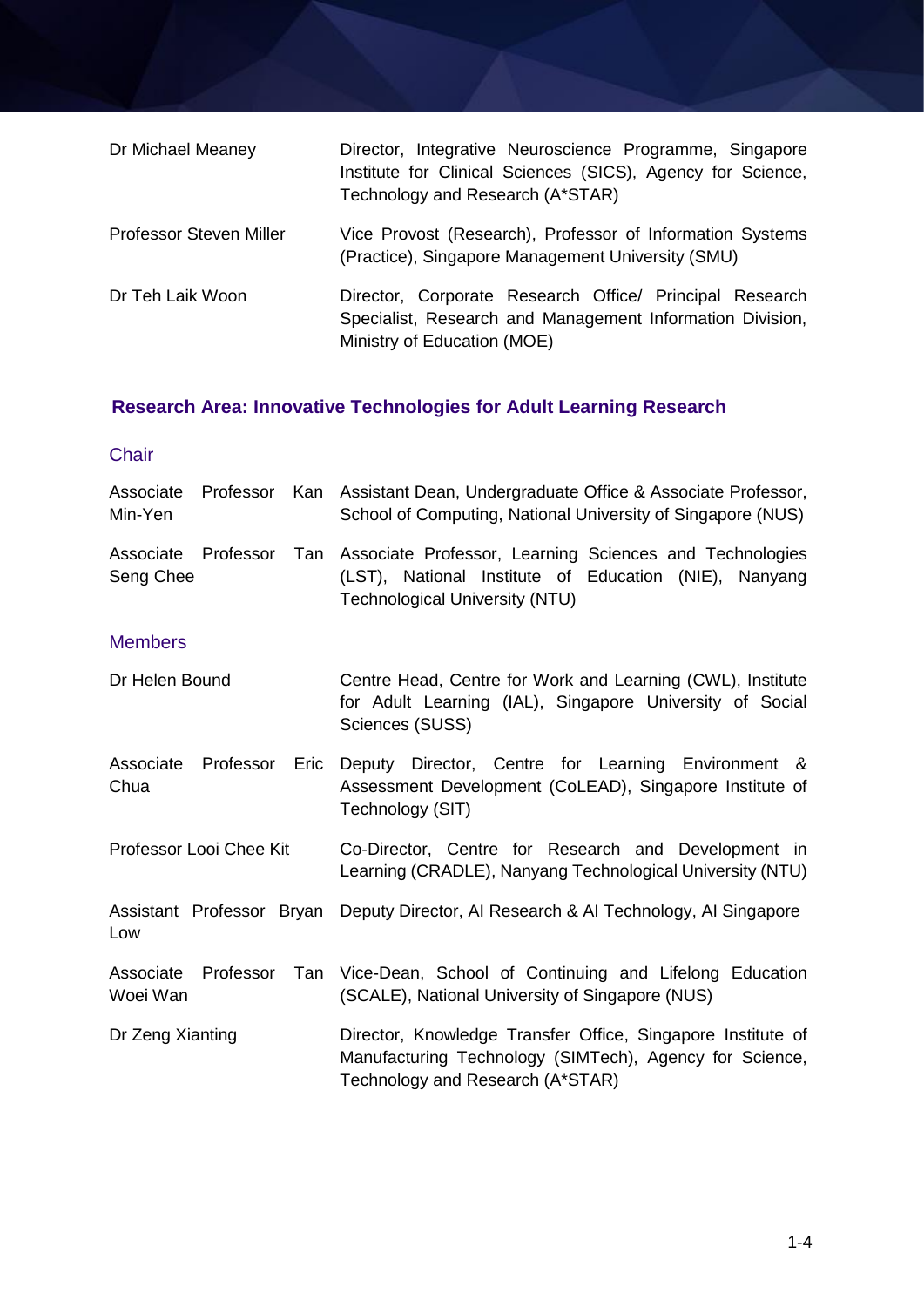### **Research Area: Learning Cultures × Smart Cities**

#### Co-chairs

| Mr Poon King Wang                                        | Director, Lee Kuan Yew Centre for Innovative Cities (LKYCIC),<br>Singapore University of Technology and Design (SUTD)                                  |
|----------------------------------------------------------|--------------------------------------------------------------------------------------------------------------------------------------------------------|
| Associate<br>Professor<br>Lakshminarayanan<br>Samavedham | Director, Institute for Application of Learning Science and<br>Education Technology (ALSET), National University of<br>Singapore (NUS)                 |
| <b>Members</b>                                           |                                                                                                                                                        |
| Assistant<br>Professor<br>Liu<br>Zhaoping                | Assistant Professor, Hospitality Business<br>Design<br>and<br>Specialised Business Cluster,<br>Singapore<br>Institute<br>0f<br>Technology (SIT)        |
| Dr Renee Tan                                             | Centre Director, Centre for Innovation and Development (CID),<br>Institute for Adult Learning (IAL), Singapore University of<br>Social Sciences (SUSS) |
| Professor Theng Yin Leng                                 | Acting Director, Ageing Research Institute for Society &<br>Education (ARISE), Nanyang Technological University (NTU)                                  |

### **Research Area: The Future of Human Capabilities in the Digital Economy and Society**

#### Co-chairs

| Professor Ho Yew Kee   | Associate Provost, SkillsFuture & Staff Development, SIT                                                                                                                               |
|------------------------|----------------------------------------------------------------------------------------------------------------------------------------------------------------------------------------|
| Dr Dennis Kwek         | Associate Dean, Strategic Engagement, Office of Education<br>Research, National Institute of Education (NIE), Nanyang<br><b>Technological University (NTU)</b>                         |
| <b>Members</b>         |                                                                                                                                                                                        |
| Professor Alfred Huan  | Executive Director, Institute of Materials Research and<br>Engineering & Executive Director, Urban and Green Tech<br>Office, Agency for Science, Technology and Research<br>$(A*STAR)$ |
| Professor Lee Kwan Min | Professor, Wee Kim Wee School of Communication and<br>Information, Nanyang Technological University (NTU)                                                                              |
| Dr Lim Lai Cheng       | Executive Director, SMU Academy, Singapore Management<br>University (SMU)                                                                                                              |